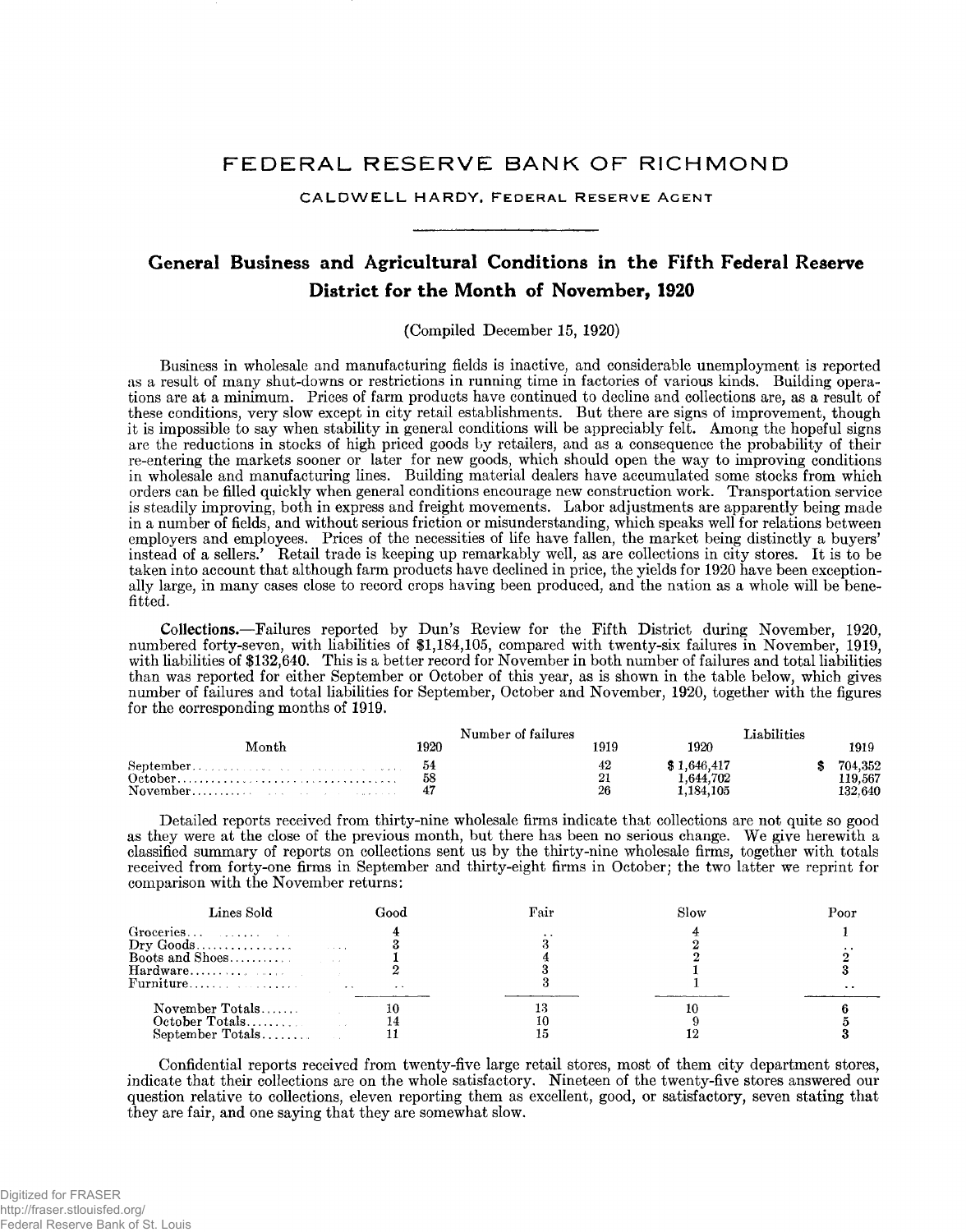The collection situation in the Fifth District seems to hinge on the crop holding movement. City stores are having little trouble with their customers' charge accounts, but the merchants in the rural sections who furnished their customers, principally farmers, with the year's supplies are finding it difficult to collect amounts due them, and in turn are unable to liquidate their debts to manufacturers, wholesalers, and their local banks. Farmers who bought high-priced land last year are unable to meet their payments on it, and if the lenders foreclose, there is no market for it. Stimulated by the record prices received for cotton and tobacco in 1919, farmers generally planted large crops, usually more than they could themselves cultivate and gather. It was necessary, therefore, that considerable labor be hired, and in addition more fertilizer was used than usual in an effort to increase the yield per acre and in expectation of high prices to offset these extra expenses. Many country bankers assisted the farmers in this policy, and in many cases loaned large amounts to customers to purchase land at high values. The result this fall, both for the farmers and the supporting banks, is obvious, for prices of farm products are insufficient to liquidate the debts the farmers contracted in raising the year's crops.

**Banking Operations.**— Bank clearings during November reported from twelve cities in the Fifth District for which last year's figures are available for comparison show a decrease under November, 1919, totals of 11.2%. Clearings for November, 1920, were \$806,584,420, compared with November, 1919, totals of \$908,- 011, 874, a decrease this year of \$101,427,454. This is a slightly smaller percentage decrease than was reported in October of this year over the corresponding month of 1919.

Debits to individual account reported by seven of the chief cities of the District total \$189,027,000 for the week ending December 8, 1920, compared with \$196,189,000 reported by the same cities for the week ending December 10, 1919, a decrease this year of 3.7%. For the week ending November 10, 1920, one month before the first figures given above, the seven cities reported a total of \$190,478,000. For the entire United States, the amounts reported from 154 clearing house centers were as follows: For week ending December 8, 1920, \$8,684,143,000; for week ending December 10, 1919, \$9,484,290,000; and for week ending November 10, 1920 (152 centers reporting), \$9,596,281,000.

Weekly condition reports received from eighty member banks in thirteen selected cities in the Fifth District show total outstanding loans and investments for the week ending December 3, 1920, amounting to \$561,202,000, this including ownership of stocks and bonds. For the week ending December 5, 1919, the same institutions reported loans and investments of \$599,205,000. Of these amounts, the total for December 3, 1920, included \$76,874,000 invested in Government securities, compared with \$105,411,000 so invested on December 5, 1919. Net demand deposits decreased from \$364,802,000 on December 5,1919, to \$332,729,000 on December 3, 1920, but time deposits increased between the same dates from \$96,859,000 to \$108,317,000.

Elsewhere in this report we publish three tables, one showing monthly clearings in reporting cities for November, 1919 and 1920; one showing Debits to Individual Account at clearing house centers for the weeks ending December 8, 1920, December 10, 1919, and November 3, 1920; and the third showing principal items of condition reported by eighty member banks as of December 3, 1920, December 5, 1919, and November 5, 1920.

**Labor.**— This month we received only one report of a shortage of labor, this coming from a manufacturer of nails, bolts, nuts, etc., who stated that women packers were scarce. Instead of a shortage, there is a surplus of labor in many lines, and considerable unemployment is noticed, principally in the larger cities in which unemployed laborers from smaller towns show a disposition to congregate. The Public Employment Bureau, maintained in Richmond by the Department of Labor, reports a number of unemployed in the city at the close of November. The report states that carpenters, concrete and structural steel workers are without work, and says there are practically no openings for unskilled workmen. There is a better demand for clerical helpers than for workers in the trades, and domestic servants find ready employment.

During November many wage adjustments were made in the textile industry, averaging probably about  $20\%$  to  $25\%$  lower, and in addition, most of the mills were either closed entirely or ran only about  $50\%$  of f ull time. These wage reductions were made without serious friction, and in some cases were made after the operatives had voted for the proposed decrease. Some lumber plants have reduced wages by agreement with their laborers, the latter preferring employment at reduced wages to unemployment.

At this writing, December 15th, several thousand employees of the Norfolk & Western Railway Company at Roanoke are taking a " strike vote," and the United States Railway Labor Board has taken charge of the negotiations between the Unions and the railroad.

A number of our correspondents voluntarily express the opinion that labor on the whole is improving in efficiency and in the general attitude toward work.

**Food.**—During November, wholesale prices of the chief food products continued the downward trend mentioned in our October report, and consumers began to get the benefit of the declines over the retail counters. Twelve-pound bags of high grade flour, brands that sold three or four months ago as high as \$1.20, were generally quoted in the larger stores at seventy-five cents, and in some cash or non-deliveries went down to seventythree cents. Sugar declined to ten cents per pound, with no limit on the amount that could be purchased. Staple meats declined sharply, and lower prices were quoted on many other articles, among them being coffee,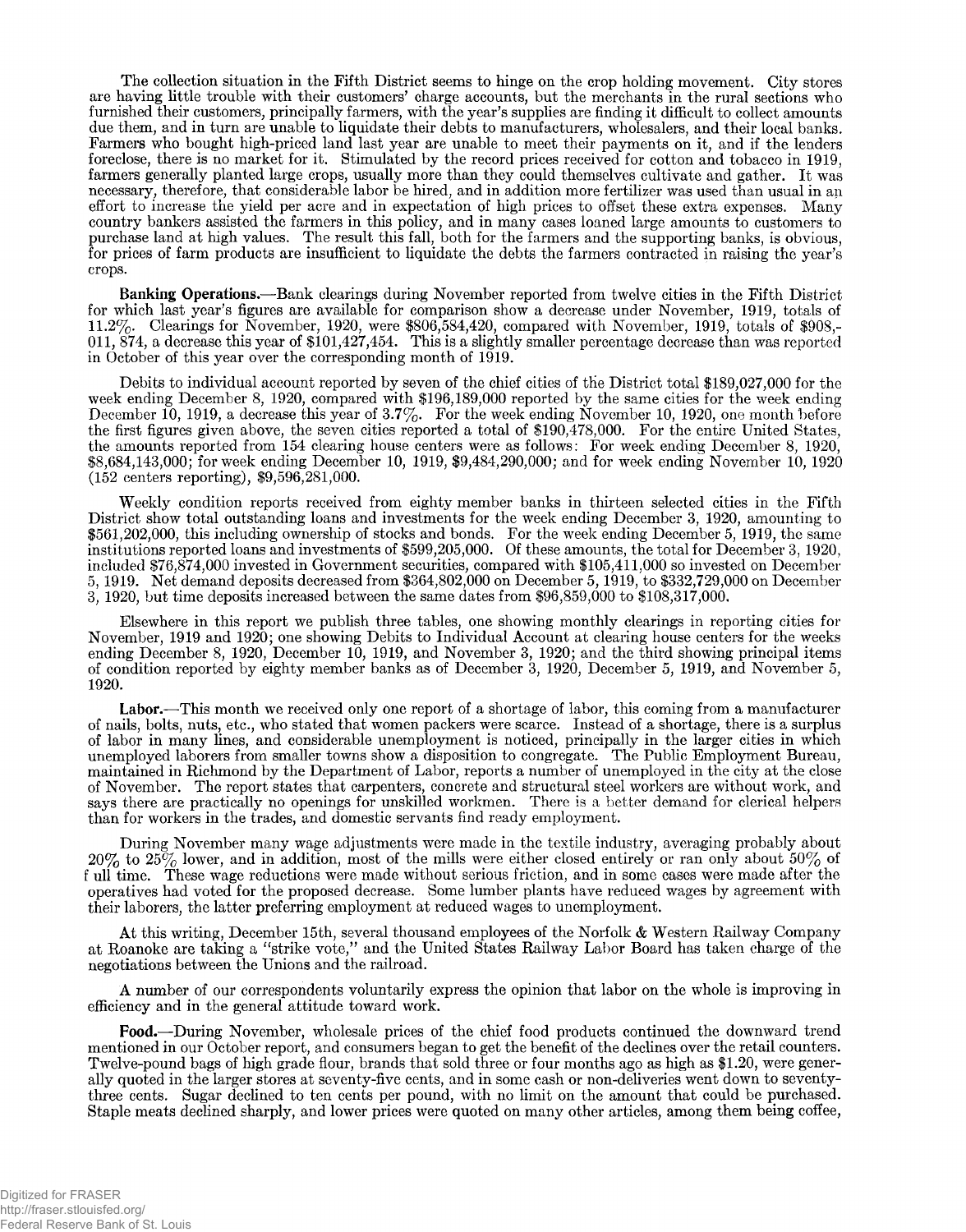meal, some kinds of canned goods, and bread. Bakers state that the bread they are selling is made from highpriced flour, but some of them have reduced the price of the loaves, others have increased the size of the loaves, and a few others have both increased the size and reduced the price of the bread made by them. Eggs and butter have declined shghtly, but not yet in keeping with other staples, though the principal declines have been in staples rather than in luxuries and fancy goods, a situation which has been of much benefit to the wageearner and person of moderate means.

**Cotton.**— The decline in the market for spot cotton continued during most of November, but was temporarily checked early in December. In our October report we stated that cotton had declined from the high figure of forty-three cents last spring to around seventeen cents at the close of October. On Monday, November 15th, the average price quoted by the Bureau of Markets, Department of Agriculture, for twenty-two towns in North and South Carolina was seventeen and forty-three one-hundredths cents per pound, middling basis; but the quotations given for the same places on Saturday. December 11th, averaged fourteen and forty-one onehundredths cents. Even at this figure there was little active market, and sellers complained that they were unable to sell their cotton at any price unless it was of superior grade. Local mills in the Carolinas have been out of the market for some time, and exporters have been unable to make arrangements for shipments to European countries in large quantities. Cotton farmers are generally holding their crops off the market, hoping for advance in prices later in the season, and many new warehouses have been hurriedly constructed for storage purposes. The last Government report, issued recently, estimates the 1920 crop at more than 12,900,000 bales, exclusive of linters. In the Fifth District, the North Carolina crop is good, and the South Carolina crop is exceptionally large, in spite of the havoc played in the coast counties by the boll weevil. There is much talk of restricted acreage in 1921.

**Tobacco.**—There has been little change in the tobacco situation in the past month. Prices are still something like 50% below the 1919 prices, and the slackening of demand for manufactured goods continues. Some factories are closed, and others are running part time, but cigarette makers are still operating at or near capacity. The farmers have shown a tendency to sell their off-color and poorer grades, apparently holding their best tobacco until after the holidays in the hope of better prices. As in the case of cotton, there have been many demands for Government assistance for the tobacco growers, and representatives of the industry have appeared before Congress to ask for aid in holding the crop for higher prices. The situation continues largely dependent upon the foreign demand, exchange rates, and the ability of war-torn Europe to enter the market for American tobacco.

**Coal.**— The mild weather during November helped the coal situation, and good results were obtained at the mines. Public utilities are experiencing some difficulty in filling their bins for the winter, and in some cases are running from hand to mouth, but residences are fairly well supplied. Retail prices are firm, but there has been some softening at the mines, and deliveries are steadily improving as the railroads get more nearly back to pre-war standards of car supply and movement.

**Textiles.**— At least three-fourths of the Southern textile mills have been running on part time during November and early December, and in some localities, notably Gaston County, N. C., where the bulk of the fine yarn industry of the District is centered, the mills have closed down entirely until, in the judgment of their managers, business conditions justify a resumption of operations. Wholesalers and jobbers have been placing only such orders as were absolutely necessary, and have been concentrating their energies toward selling the stocks they had on hand when the recent slump in prices began. In the face of this slackening of new business, and the uncertainty as to future prices for both finished goods and raw cotton, the mills have been reluctant to make up surplus stocks, and have therefore curtailed production as far as practicable. Some of the mill authorities claim that prices of cotton goods at the mill are now below the cost of production.

A large majority of the textile mills in the Fifth District have reduced wages approximately  $20\%$  to  $30\%$ . However, after the reductions, wages in textile mills are still above pre-war levels. One of the best posted textile men in the District estimates that textile laborers' wages have advanced approximately  $175\%$  since 1914-15, with increases in a few cases running as high as  $225\%$ . If these estimates are accurate, it will be seen that a reduction of  $20\%$  to  $30\%$  leaves the operatives far ahead in the wage scale as compared with that existing before the war period.

**Clothing and Shoes.**— Clothing and shoe merchants have followed the general downward movement, and have reduced prices on many articles and lines during the past two or three months. The reductions began in a moderate way about the middle of September, but have gained headway, and today it is possible by careful selection to buy an outfit of wearing apparel at something like  $25\%$  less than was possible three months ago.

Practically all articles used in dress have been reduced to some extent, the chief reductions being in suits, shoes, shirts, and minor fittings such as linen collars, silk ties, etc. One of the chief reductions has been in boys' clothing, which had been excessively high during the recent period of elevated prices.

Women's ready-to-wear has shared in the general reduction, though probably not to the same extent as men's goods, and piece goods for home sewing have likewise declined materially. Underwear prices have softened, and especially in the medium and lower grades largely due to the poor demand for those grades during the past two or three years.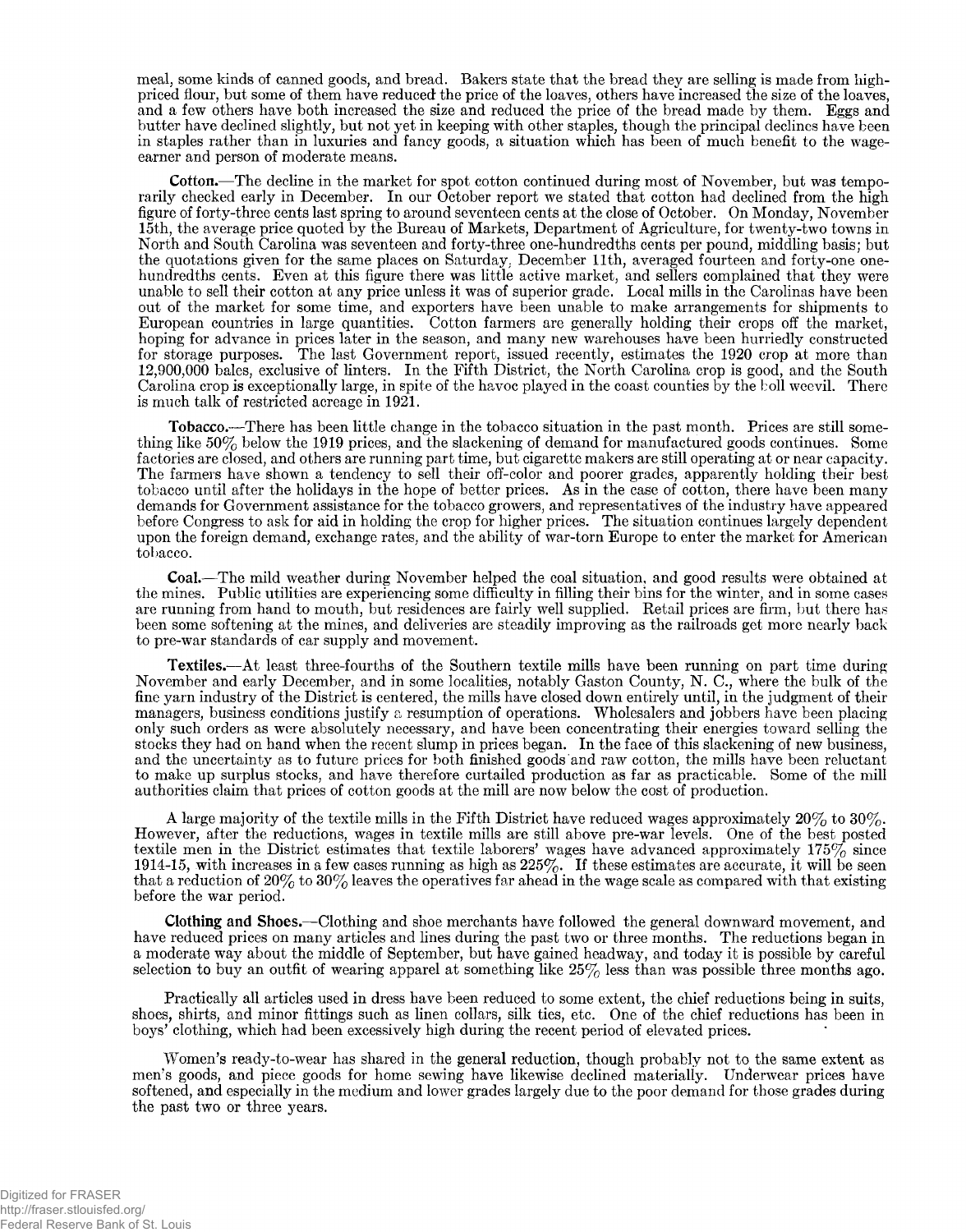**Furniture.**— Last year at this time the Southern furniture factories had orders ahead to keep them running from four to six months, but today important factories state that they have practically no orders for future delivery. Most of the factories have been closed down entirely or have been running only a part of the time during the past two months. The president of one large factory states that he received more orders during any one month previous to the first of September than he has secured during the period since that time, and he also states that figures compiled from about fifty Southern factories show that 30% less furniture was shipped during October than the average monthly shipments for the first ten months of 1920. Factories complain of heavy cancellations.

Retail stores handling furniture have reduced prices to some extent on some lines, but the resistance to the decline has been strong, especially on the part of the large stores having big stocks of goods bought at higher prices than now obtain at the factories. Most of the reductions in furniture at retail have taken the form of special sales for limited periods only, rather than an unrestricted general reduction. In other words, there does not appear to have been much selling of furniture on a replacement basis. The tendency seems to be, among the larger stores, to carry fewer lines and patterns, which will enable them to reduce their inventories.

**Housing.**— The shortage of houses continues, and shows no improvement. Building permits issued in twenty-three cities in the Fifth District during November of this year totaled 673 for new construction, with estimated valuation of \$3,383,041, and 1,577 permits for alterations and repairs, to cost \$1,146,723. Last year the November figures were 1,218 permits for new construction, costing \$8,907,279, and 1,451 permits for repairs, totaling \$1,078,667. It will be noticed that there has been a big decrease in both number of permits and estimated valuation for new construction, but an increase in repair and alteration work. The latter development is perhaps due to the remodeling of residences sold, upon which the new owners generally make repairs or alterations soon after purchasing, and to the overflow of business into streets heretofore chiefly residential, necessitating the conversion of old dwellings into stores, shops and garages. Total valuation for combined new work and repairs for November, 1920, was 54.6% less than for November, 1919.

Builders contend that the United States is several years behind in its normal building program. They say that when people decide that prices of material and labor have become stable there will be many demands for construction, but in the meantime, contractors are experiencing some difficulty in finding work to hold their forces together. Rents in the Fifth District have not declined.

**Building Materials.**—Prices of building materials on the whole have declined during the past two or three months, but the decline has not stimulated buying to any great extent. Winter is an unseasonable time for beginning new construction work, and besides, consumers are waiting to see whether further declines are coming or not. In addition, labor costs have as yet decreased little, except in the increased efficiency of the laborers, and money for investment in the improvement of real estate is distinctly scarce. With the opportunities for investments in high grade securities at prices that will yield returns fully as high or higher than those that can be gotten from improved realty, there is little incentive for the man with surplus funds to invest in new construction work, especially when the materials market is unsettled.

Lumber plants report operations on a greatly reduced scale, and many mills are closed down entirely. Some wage reductions have been made at mills, and operatives have acquiesced in the reductions, realizing that little lumber is being sold, and preferring jobs at reduced wages to no jobs at all. Lumber manufacturers who furnish lumber for box makers state that there is a decided falling off in their orders received, due to the inability of large companies to sell goods which require boxes for shipment. Furniture factories are calling for little lumber. Brick yards are still running, but are not booking many orders for future delivery, though the demand for brick is probably better than the demand for lumber, due to most of the construction work now going on being for business uses.

**Wholesale Trade.**— For the month of November, 1920, we received reports from thirty-nine wholesalers, jobbers or manufacturers, in five lines of trade, as follows: Groceries, nine; dry goods, eight; boots and shoes, nine; hardware, nine; and furniture, four. These firms reported their sales for November, 1920, November, 1919, and October, 1920, and we give below a table showing in percentage form the decrease in sales during November, 1920, in comparison with the sales during October of this year and November of 1919:

| Lines Sold                                                                                                                                                                                                                 | November, 1920<br>to October, 1920 | November, 1920,<br>to November.1919 |
|----------------------------------------------------------------------------------------------------------------------------------------------------------------------------------------------------------------------------|------------------------------------|-------------------------------------|
|                                                                                                                                                                                                                            | $9.2 -$                            | $5.7-$                              |
|                                                                                                                                                                                                                            | $12.7 -$                           | $51.2 -$                            |
|                                                                                                                                                                                                                            | $19.3 -$                           | $35.7-$                             |
|                                                                                                                                                                                                                            | $14.9-$                            | $7.8-$                              |
| Furniture Contract the contract of the second state of the second state of the second state of the second state of the second state of the second state of the second state of the second state of the second state of the | $62.3-$                            | $84.0-$                             |
| Total averages                                                                                                                                                                                                             | $15.0 -$                           | $34.8-$                             |

November is the first month for which declines in all lines were reported, and the drops from last year were more marked than the September and October averages in nearly all lines.

Last year at the close of November the reporting firms had large amounts in orders outstanding, but this year the orders reported amount to practically nothing. Back orders with which the firms began the year have been filled as new business slowed, or else have been cancelled before shipment could be made. **A** dry goods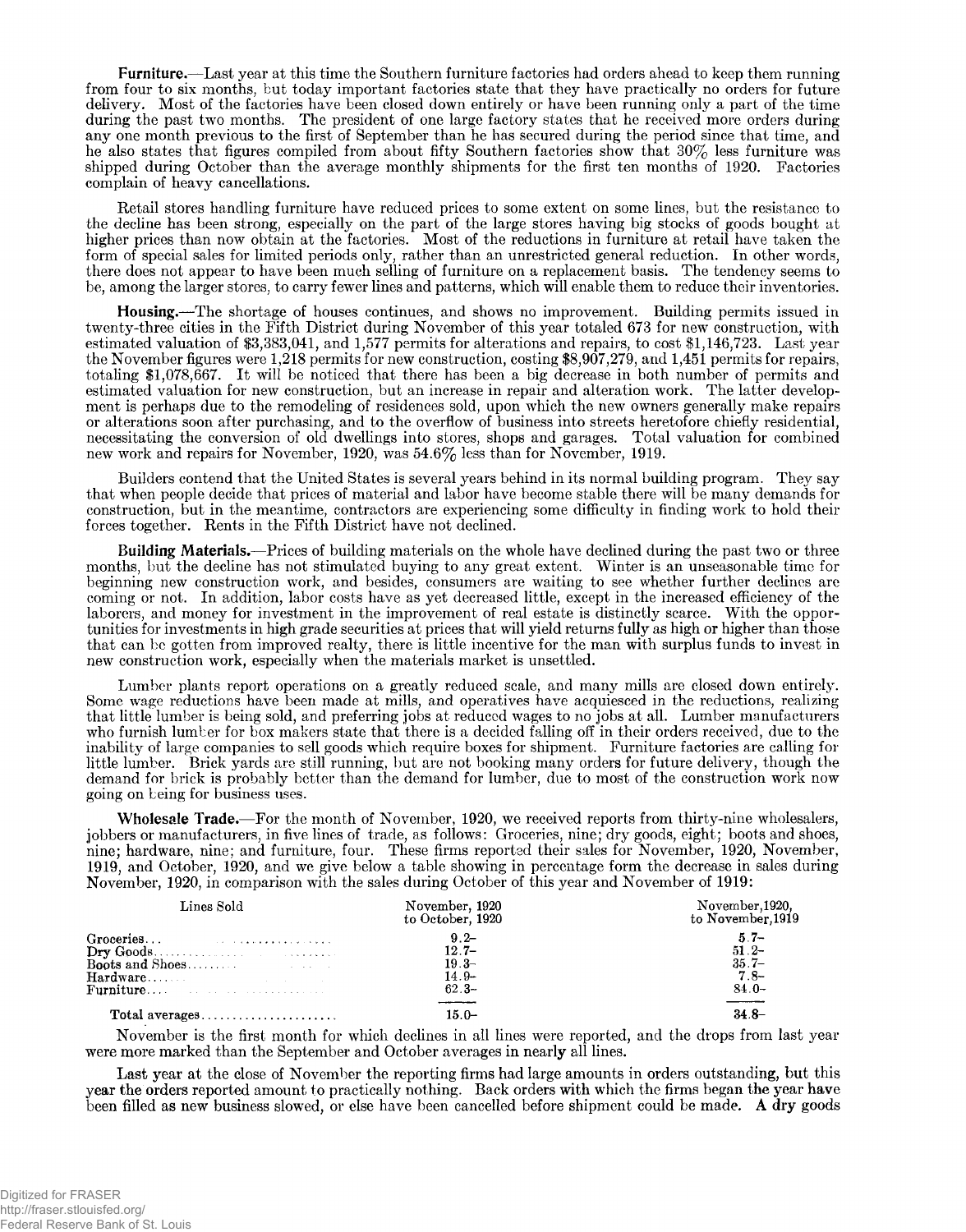wholesaler reported \$125,000 in outstanding orders on November 30, 1919, but only \$3,000 on November 30, 1920. Another firm selling the same line estimates that they had unfilled orders around a half million dollars at the end of November last year, but had not enough to mention this year on the same date. A boot and shoe dealer reports \$15,000 in unfilled orders on November 30, 1920, compared with \$200,000 on the same date a year ago. Four furniture makers reported outstanding orders as of November 30, 1920, as but \$37,932, compared with \$909,430 on the same date last year.

A study of the figures given in this section in connection with those shown in the paragraph and table on retail trade shows clearly that the recent slump in business has hit the wholesaler much harder than the retailer. The trade of the retailers is holding up fairly well, though consumers are confessedly more careful and discriminating in their purchases, but retailers have stopped buying from the wholesalers except for their immediate needs.

**Retail Trade.**— Reports received from twenty-five department stores show that business in November was about as good as usual, in spite of the discriminating attitude taken by customers during the past few months. November's sales in actual dollar value were  $5.9\%$  greater than October's sales, a larger increase than November, 1919, showed over October, 1919, the increase last year being  $5.3\%$ . November, 1920, sales were 13.1% greater than the sales during November, 1919, and cumulative sales from July 1, through November, 30, 1920, were 13.5% greater than sales during the corresponding five months of 1919. Inventories at the close of November, 1920, were 5.3% larger in value than at the close of November, 1919, but 7.7% less than at the close of October, 1920. The ratio of average stocks on hand at the end of each month since July, 1920, to average net sales each month during the same period was  $454.5\%$ . Outstanding orders for merchandise at the end of November amounted to only  $3\%$  of total purchases during the calendar year 1919,

A study of the averages preceding shows that department stores are gradually liquidating the large sums they had tied up in stocks when the present declines started. November is the first month since June which shows lower inventories than the close of the preceding month. The average turn-over figure of 454.5% is also the lowest that has been reached since June and denotes smaller stocks carried in proportion to sales made. Finally, outstanding orders amounting to only  $3\%$  of total purchases for 1919 is very low, and partly explains the difficulty wholesalers and manufacturers are having in getting new business. At the end of July, four months ago, outstanding orders amounted to  $16.1\%$  of last year's purchases.

On another page we print a table showing complete averages made up for Baltimore, Richmond, Washington, miscellaneous cities, and the District as a whole.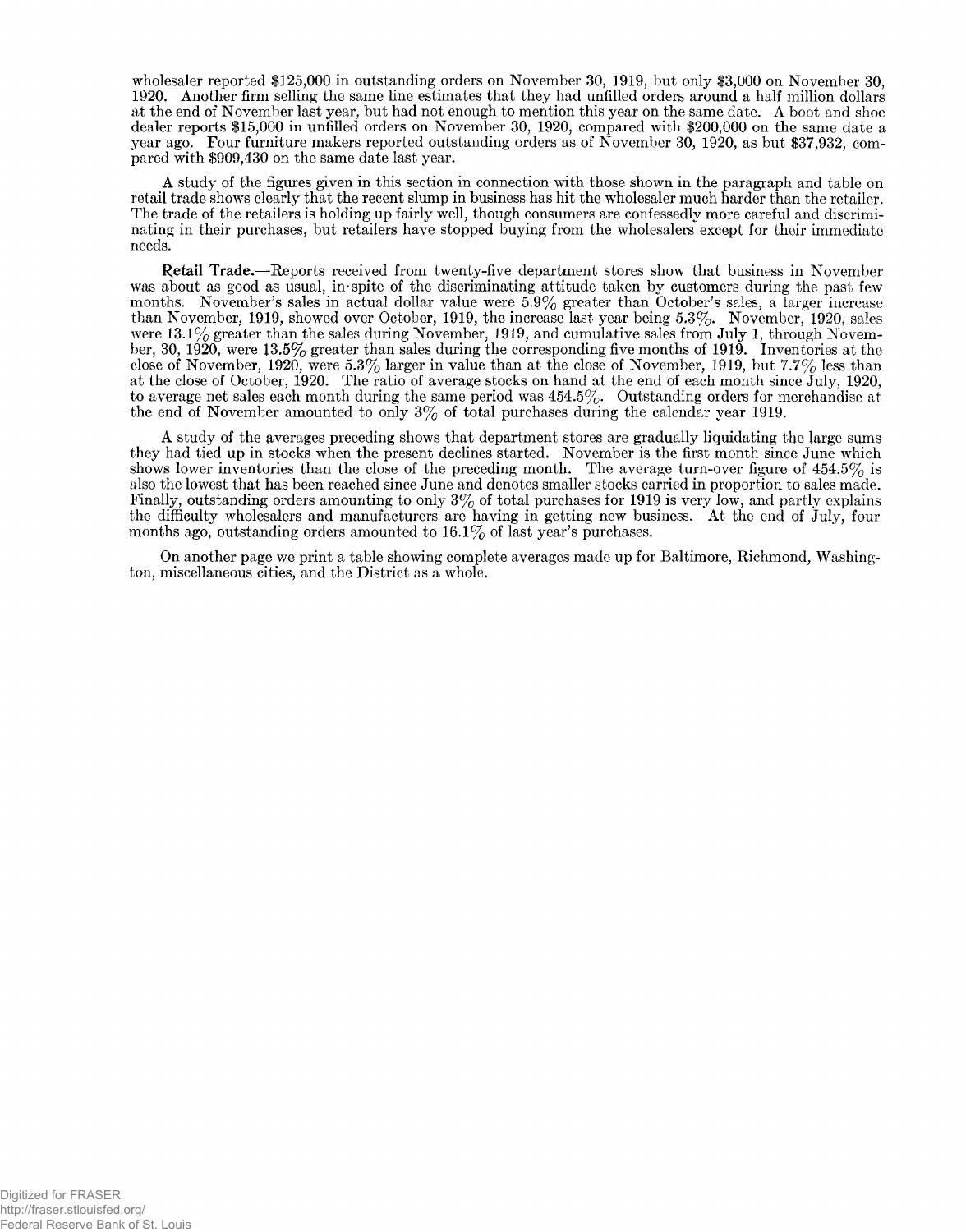|                                                                                         |                                                                                                              |                                                                                                                                                                                                             | FOR MONTH OF NOVEMBER                                                                                                                                                                                                                                                                 | Increase or                                                                                                                                                                                              | Per cent of                                                                                                                                |                                                 |
|-----------------------------------------------------------------------------------------|--------------------------------------------------------------------------------------------------------------|-------------------------------------------------------------------------------------------------------------------------------------------------------------------------------------------------------------|---------------------------------------------------------------------------------------------------------------------------------------------------------------------------------------------------------------------------------------------------------------------------------------|----------------------------------------------------------------------------------------------------------------------------------------------------------------------------------------------------------|--------------------------------------------------------------------------------------------------------------------------------------------|-------------------------------------------------|
| No.                                                                                     | <b>CITIES</b>                                                                                                | 1920                                                                                                                                                                                                        | 1919                                                                                                                                                                                                                                                                                  | Decrease                                                                                                                                                                                                 | Increase or<br>Decrease                                                                                                                    | No.                                             |
| 1<br>$\mathbf 2$<br>3<br>4<br>5<br>6<br>7<br>8<br>9<br>10<br>11<br>12<br>13<br>14<br>15 | Baltimore, Md.<br>Charlotte, N. C<br>Frederick, Md<br>Greensboro, N. C<br>Hagerstown, Md<br>Newport News, Va | 397,840,545<br>11,475,320<br>2,778,181<br>5,460,534<br>8,085,220<br>2,877,669<br>9,416,585*<br>3,569,283<br>40,602,070<br>5,893,037<br>247,428,654<br>$4,281,723$ <sup>*</sup><br>75,253,428<br>806,584,420 | $5,111,724$ $\vert \text{\$}$<br>369,956,957<br>$11,259,757$ * $\dots\dots\dots\dots\dots\dots$<br>18,017,216<br>2,417,313<br>7,939,360<br>15,408,474<br>2,798,349<br>5,288,887<br>54,420,540<br>8,539,893<br>346,984,071<br>. <i>. . .</i> 1<br>71,129,090<br>$908,011,874$ \$<br>18 | $208,755+$<br>27,883,588+<br>$6,541,896$ -<br>$360,868+$<br>$2.478,826 -$<br>$7,323,254-$<br>79.320<br>$1,719,604-$<br>$13,818,470-$<br>$2,646,856 -$<br>$99,555,417-$<br>$4,124,338+$<br>$101,427,454-$ | $4.1+$<br>$7.5+$<br>$36.3-$<br>$14.9+$<br>$31.2 -$<br>$47.5 -$<br>$2.8+$<br>$32.5-$<br>$25.4-$<br>$31.0 -$<br>$28.7-$<br>$5.8+$<br>$11.2-$ | 3<br>8<br>9<br>10<br>11<br>12<br>13<br>14<br>15 |
| *                                                                                       | Not included in totals.                                                                                      | Denotes increase.                                                                                                                                                                                           |                                                                                                                                                                                                                                                                                       |                                                                                                                                                                                                          | Denotes decrease.                                                                                                                          |                                                 |

## MONTHLY CLEARINGS

## FIGURES ON RETAIL TRADE

# As Indicated by Reports from Twenty-five Representative Department Stores in the District for the Month of November, 1920.

## (COMPILED BY THE FEDERAL RESERVE BANK OF RICHMOND)

|                                                                                                                                                                                                                                                                                                                                                                | Baltimore | Richmond | Washington | Other Cities | District |
|----------------------------------------------------------------------------------------------------------------------------------------------------------------------------------------------------------------------------------------------------------------------------------------------------------------------------------------------------------------|-----------|----------|------------|--------------|----------|
| Percentage increase in net sales during November<br>over net sales during same period last year                                                                                                                                                                                                                                                                | 13.8      | 7.0      | 11.1       | 19.4         | 13.1     |
| Percentage increase in net sales from July 1 through<br>November 30, 1920, over net sales during same                                                                                                                                                                                                                                                          | 17.2      | 10.8     | 6.8        | 18.0         | 13.5     |
| Percentage increase of stocks at close of November,<br>1920, over stocks at close of same month last year.                                                                                                                                                                                                                                                     | .8–       | 22.6     | 1.9        | 19.8         | 5.3      |
| Percentage increase of stocks at close of November,<br>1920, over stocks at close of preceding month,<br>October, 1920<br><u> 1980 - Jan Barbara de Alexandro de Alexandro de Alexandro de Alexandro de Alexandro de Alexandro de Alexandro de Alexandro de Alexandro de Alexandro de Alexandro de Alexandro de Alexandro de Alexandro de Alexandro de Ale</u> | $12.4-$   | $3.7-$   | $5.5-$     | $1.3-$       | $7.7-$   |
| Percentage of average stocks on hand at end of<br>each month since July 1, 1920, to average net                                                                                                                                                                                                                                                                | 439.2     | 425.3    | 445.6      | 527.7        | 454.5    |
| Percentage of outstanding orders for merchandise<br>on November 30, 1920, to total purchases during                                                                                                                                                                                                                                                            | 3.8       | 5.3      | 1.8        | 2.3          | 3.0      |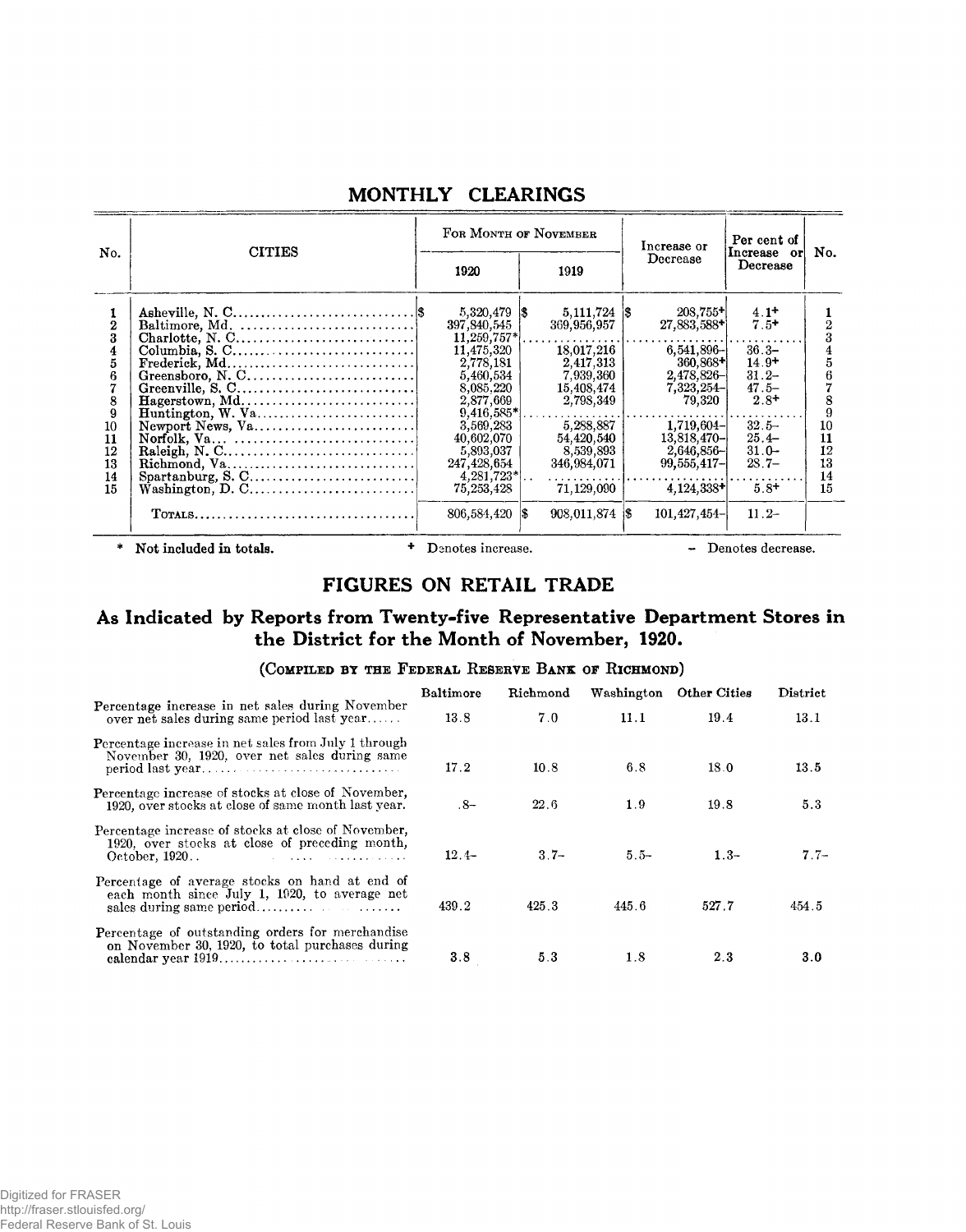|                                |                                       |                | PERMITS ISSUED |      |                      |           |                                     |         |                    |                                                                             |                 |                  |
|--------------------------------|---------------------------------------|----------------|----------------|------|----------------------|-----------|-------------------------------------|---------|--------------------|-----------------------------------------------------------------------------|-----------------|------------------|
|                                | <b>CITIES</b>                         |                | New            |      | Repairs              |           | NEW CONSTRUCTION                    |         | <b>ALTERATIONS</b> | Increase or Per Cent<br>Decrease<br>$Total$ Valu- $\vert$ crease or $\vert$ | of $In-$        |                  |
| $\stackrel{\circ}{\mathtt{x}}$ |                                       | 1920           | 1919           | 1920 | 1919                 | 1920      | 1919                                | 1920    | 1919               | ation                                                                       | Decrease        | ż                |
|                                | <b>MARYLAND</b>                       |                |                |      |                      |           |                                     |         |                    |                                                                             |                 |                  |
| 1                              | Baltimore                             | 275            | 395            | 894  | 758                  |           | $ \$1,188,360 \; \$1,524,960 \; \$$ | 736,900 | 478,380            | 78.080-<br>-136                                                             | $3.9 -$         | 1                |
| $\mathbf 2$                    | Cumberland                            | 16             | 59             | 16   | 14                   | 34,104    | 3,271,975                           | 6,286   | 9,859              | $3,241,444-$                                                                | $98.8 -$        | $\boldsymbol{2}$ |
| 3                              | $Frederick \ldots \ldots$             | $\overline{4}$ | 5              | 9.   | 3                    | 9,330     | 42.960                              | 400     | 11,425             | $44,655 -$                                                                  | $82.1 -$        | 3                |
|                                | VIRGINIA                              |                |                |      |                      |           |                                     |         |                    |                                                                             |                 |                  |
| 4                              | $Lynchburg$                           |                | 6              |      | 9                    | 10,000    | 22,200                              | 100     | 12,225             | $24,325 -$                                                                  | $70.7 -$        | 4                |
| 5                              | $N$ orfolk                            | 41             | 96             | 32   | 24                   | 679,561   | 583,335                             | 15,515  | 81,665             | $30,076+$                                                                   | $4.5^{\dagger}$ | 5                |
| 6                              | Richmond                              | 43             | 67             | 77   | 76                   | 44.997    | 716,063                             | 69,464  | 58,688             | $660,290 -$                                                                 | $85.2 -$        | 6                |
| 7                              | Roanoke                               | $39*$          | $55*$          |      |                      | $41,960*$ | 170,780*                            |         |                    | 128,820-                                                                    | $75.4 -$        | $\overline{7}$   |
| 8                              | Staunton                              | 4              |                |      |                      | 4,585     | 350                                 |         | 2,500              | $1,735+$                                                                    | $60.9+$         | 8                |
|                                | WEST VIRGINIA                         |                |                |      |                      |           |                                     |         |                    |                                                                             |                 |                  |
| 9                              |                                       | 22             | 51             | 8    | 11                   | 223,480   | 171,885                             | 8,400   | 4,160              | 55,835+                                                                     | $31.7+$         | 9                |
| 10                             | $Huntington$                          | $56*$          | $92*$          |      |                      | 64,260*   | $271,335*$                          | .       |                    | $207,075 -$                                                                 | $76.3 -$        | 10               |
| 11                             | $Parkersburg \dots$                   |                |                |      | $\sim$ $\sim$ $\sim$ | 20,000    | 20,000                              | 15,000  | 15,000             |                                                                             |                 | -11              |
|                                | NORTH CAROLINA                        |                |                |      |                      |           |                                     |         |                    |                                                                             |                 |                  |
| 12                             | Asheville                             | 11             | 15             | 27   | 48                   | 59,900    | 107,000                             | 4,390   | 6,096              | $48,806 -$                                                                  | $43.2 -$        | 12               |
| 13                             | $Charlotte \ldots \ldots \ldots$      | 10             | 16             | 3    | 6                    | 30,000    | 75,846                              | 5,000   | 24,250             | $65,096 -$                                                                  | $65.0 -$        | 13               |
| 14                             | $Durham \dots \dots \dots \dots$      | 4              | 6              | 8    | 5                    | 175.000   | 45,000                              | 4,320   | 25,100             | $109,220+$                                                                  | $155.8 +$       | 14               |
| 15                             | Greensboro                            | 16             | 8              | 3    | 4                    | 224,450   | 74,100                              | 26,100  | 9,075              | 167,375+                                                                    | $201.2+$        | 15               |
| 16                             | $\text{High Point} \dots \dots \dots$ | $5^\ast$       | $11*$          | .    |                      | $6,760*$  | $12,550*$                           |         |                    | $5,790 -$                                                                   | $46.1 -$        | 16               |
| 17                             | Wilmington                            | 14             | 12             | 5    | $\boldsymbol{2}$     | 70,850    | 89,000                              | 5,250   | 16,000             | $28,900 -$                                                                  | $27.5 -$        | 17               |
| 18                             | $\text{Winstein-Salem}\dots\dots\,.$  | 10             | 74             | 46   | 55                   | 32,191    | 283,930                             | 12,041  | 33,439             | 273,137–                                                                    | $86.1 -$        | 18               |
|                                | SOUTH CAROLINA                        |                |                |      |                      |           |                                     |         |                    |                                                                             |                 |                  |

# BUILDING OPERATIONS FOR THE MONTHS OF NOVEMBER, 1920 AND 1919

**\* Includes both new and repairs.**

**673 1,218**

**1,577 1,451**

**16 73 21**

**325**

**+ Increase.**

#### **- Decrease.**

Charleston........... Columbia............. Greenville............ Spartanburg..........<br>District of Columbia. Washington........... **T otals.**

## CONDITION OF EIGHTY REPORTING MEMBER BANKS FIFTH FEDERAL RESERVE DISTRICT

**3,383,041 \$8,907,279 1,146,723 \$1,078,667 \$ 5,456,182-**

**19,600 14,765 9,820 1,125 192,247**

**22,500 32,515 21,335**

**96,380+ 101,050- 36,455- 16,530- 956,350-** **116.9+ 85.0- 65.6- 46.6- 67.2- 23 54.6-**

**214,455**

. . . . . .

**159,250 3,000 9,275 17,830 273,898**

**59,970 86,300 34,215 35,485 1,208,040**

**(In Thousands of Dollars)**

|  | $3.1920 \pm 5.1920 \pm 5.1919$                                           | December November December                                             |
|--|--------------------------------------------------------------------------|------------------------------------------------------------------------|
|  | 26.325<br>113.501  <br>351.049<br>35.323<br>18.708<br>339.937<br>108.708 | 37,783<br>113.809<br>342, 202<br>37,882<br>18.271<br>364,802<br>96,859 |

# DEBITS TO INDIVIDUAL ACCOUNTS AT CLEARING HOUSE BANKS

**(In Thousands of Dollars)**

| <b>CITIES</b><br>8.1920<br>5,696<br>$6,282*$<br>23,017<br>4,900<br>32,890<br>37,615* | FOR THE WEEK ENDING                                                                                                            |       |  |
|--------------------------------------------------------------------------------------|--------------------------------------------------------------------------------------------------------------------------------|-------|--|
|                                                                                      | December November December<br>3.1920<br>10, 1919                                                                               |       |  |
|                                                                                      | 99,921<br>11,137<br>9,088<br>6,168<br>9.958<br>$5.945*$<br>22,582<br>17,044<br>3,900<br>5,800<br>37,703<br>31.108<br>$38,052*$ |       |  |
|                                                                                      | 196.189<br>189.027<br>183.129 \$<br>-156                                                                                       | . 135 |  |